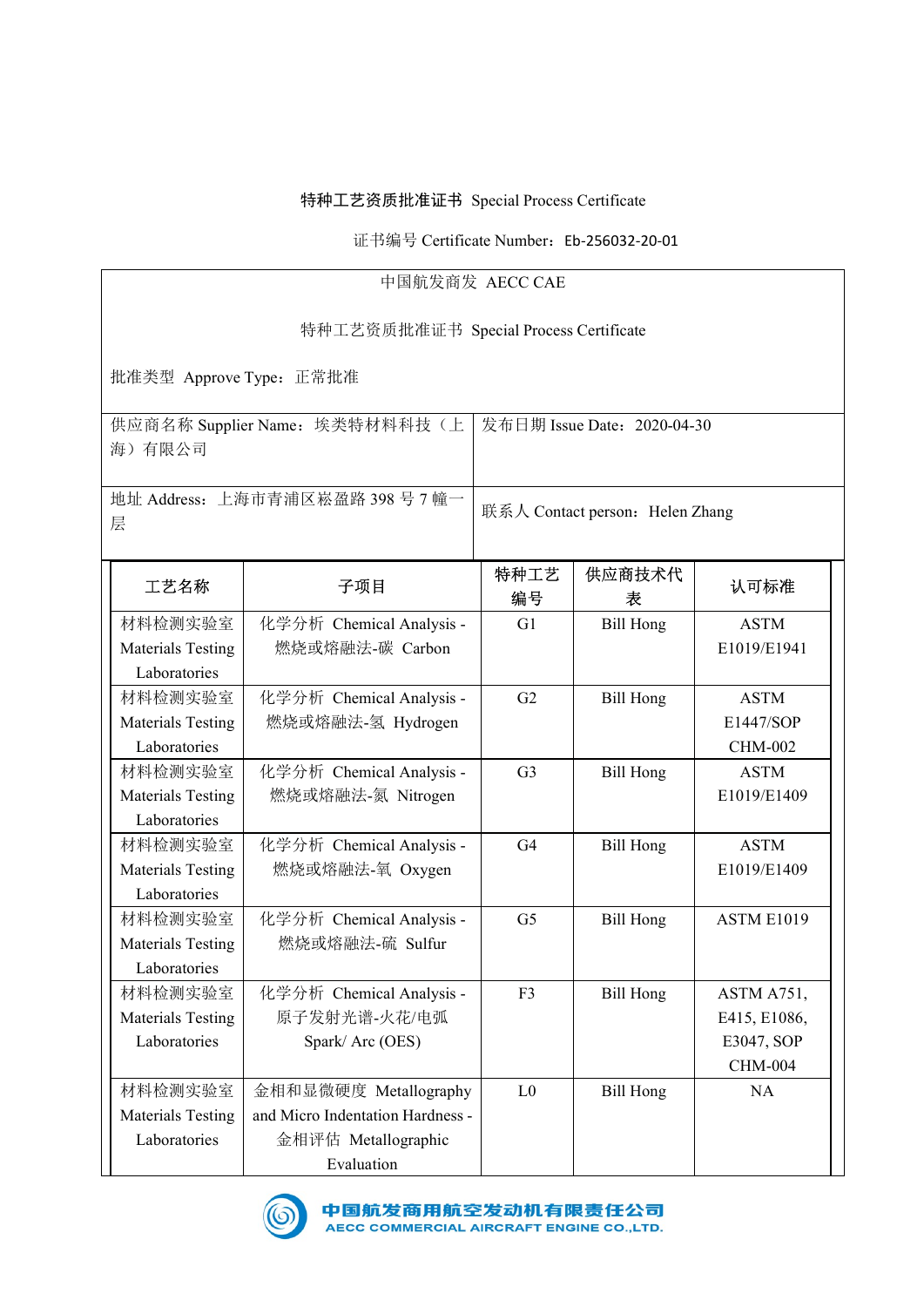| 材料检测实验室                                  | 金相和显微硬度 Metallography                                     | L1             | <b>Bill Hong</b> | ASTM E384,               |
|------------------------------------------|-----------------------------------------------------------|----------------|------------------|--------------------------|
| <b>Materials Testing</b>                 | and Micro Indentation Hardness -                          |                |                  | GB/T 4340.1              |
| Laboratories                             | 显微硬度 Microindentation                                     |                |                  |                          |
|                                          | Hardness                                                  |                |                  |                          |
| 材料检测实验室<br><b>Materials Testing</b>      | 金相和显微硬度 Metallography<br>and Micro Indentation Hardness - | L2             | <b>Bill Hong</b> | SOP MET-022              |
| Laboratories                             | 合金贫化 Alloy Depletion                                      |                |                  |                          |
| 材料检测实验室                                  | 金相和显微硬度 Metallography                                     | L3             | <b>Bill Hong</b> | ASTM B487                |
| <b>Materials Testing</b>                 | and Micro Indentation Hardness -                          |                |                  |                          |
| Laboratories                             | 氧化/腐蚀层                                                    |                |                  |                          |
| 材料检测实验室                                  | Oxidation/Corrosion Layers<br>金相和显微硬度 Metallography       | L4             | <b>Bill Hong</b> | <b>NA</b>                |
| Materials Testing                        | and Micro Indentation Hardness -                          |                |                  |                          |
| Laboratories                             | 铸模反应 Casting (Mold)                                       |                |                  |                          |
|                                          | Reactions                                                 |                |                  |                          |
| 材料检测实验室                                  | 金相和显微硬度 Metallography                                     | L <sub>5</sub> | <b>Bill Hong</b> | SAE J423,                |
| <b>Materials Testing</b><br>Laboratories | and Micro Indentation Hardness -<br>显微硬度-表面层深度            |                |                  | GB/T9450                 |
|                                          | (Surface-case depth)                                      |                |                  |                          |
| 材料检测实验室                                  | 金相和显微硬度 Metallography                                     | L <sub>6</sub> | <b>Bill Hong</b> | SOP MET-011              |
| <b>Materials Testing</b>                 | and Micro Indentation Hardness -                          |                |                  |                          |
| Laboratories                             | 渗氮 Nitriding                                              |                |                  |                          |
| 材料检测实验室                                  | 金相和显微硬度 Metallography<br>and Micro Indentation Hardness - | L7             | <b>Bill Hong</b> | AMS 2772,                |
| <b>Materials Testing</b><br>Laboratories | 晶间腐蚀/晶间氧化 IGA/IGO                                         |                |                  | AMS-H-6088,<br>ASTM A262 |
|                                          |                                                           |                |                  | (Practice A & E),        |
|                                          |                                                           |                |                  | ASMT G110,               |
|                                          |                                                           |                |                  | F2111                    |
| 材料检测实验室<br>Materials Testing             | 金相和显微硬度 Metallography<br>and Micro Indentation Hardness - | L8             | <b>Bill Hong</b> | SOP MET-010              |
| Laboratories                             | a 层: 锻造 Alpha Case: Wrought                               |                |                  |                          |
| 材料检测实验室                                  | 金相和显微硬度 Metallography                                     | L9             | <b>Bill Hong</b> | SOP MET-010              |
| <b>Materials Testing</b>                 | and Micro indentation Hardness -                          |                |                  |                          |
| Laboratories                             | a 层: 铸造 Alpha Case: Castings                              |                |                  |                          |
| 材料检测实验室                                  | 金相和显微硬度 Metallography                                     | L10            | <b>Bill Hong</b> | ASTM E1077,              |
| <b>Materials Testing</b><br>Laboratories | and Micro Indentation Hardness -<br>脱碳/脱氮                 |                |                  | GB/T 224                 |
|                                          | Carburization/Decarburization                             |                |                  |                          |
| 材料检测实验室                                  | 金相和显微硬度 Metallography                                     | L11            | <b>Bill Hong</b> | ASTM E112,               |
| <b>Materials Testing</b>                 | and Micro Indentation Hardness -                          |                |                  | E930, E1181,             |
| Laboratories                             | 晶粒度评估 Grain Size                                          |                |                  | GB/T 6394, GB/T          |
|                                          | Measurement                                               |                |                  | 24177, ISO 643           |
| 材料检测实验室                                  | 金相和显微硬度 Metallography                                     | L12            | <b>Bill Hong</b> | <b>ASTM</b>              |

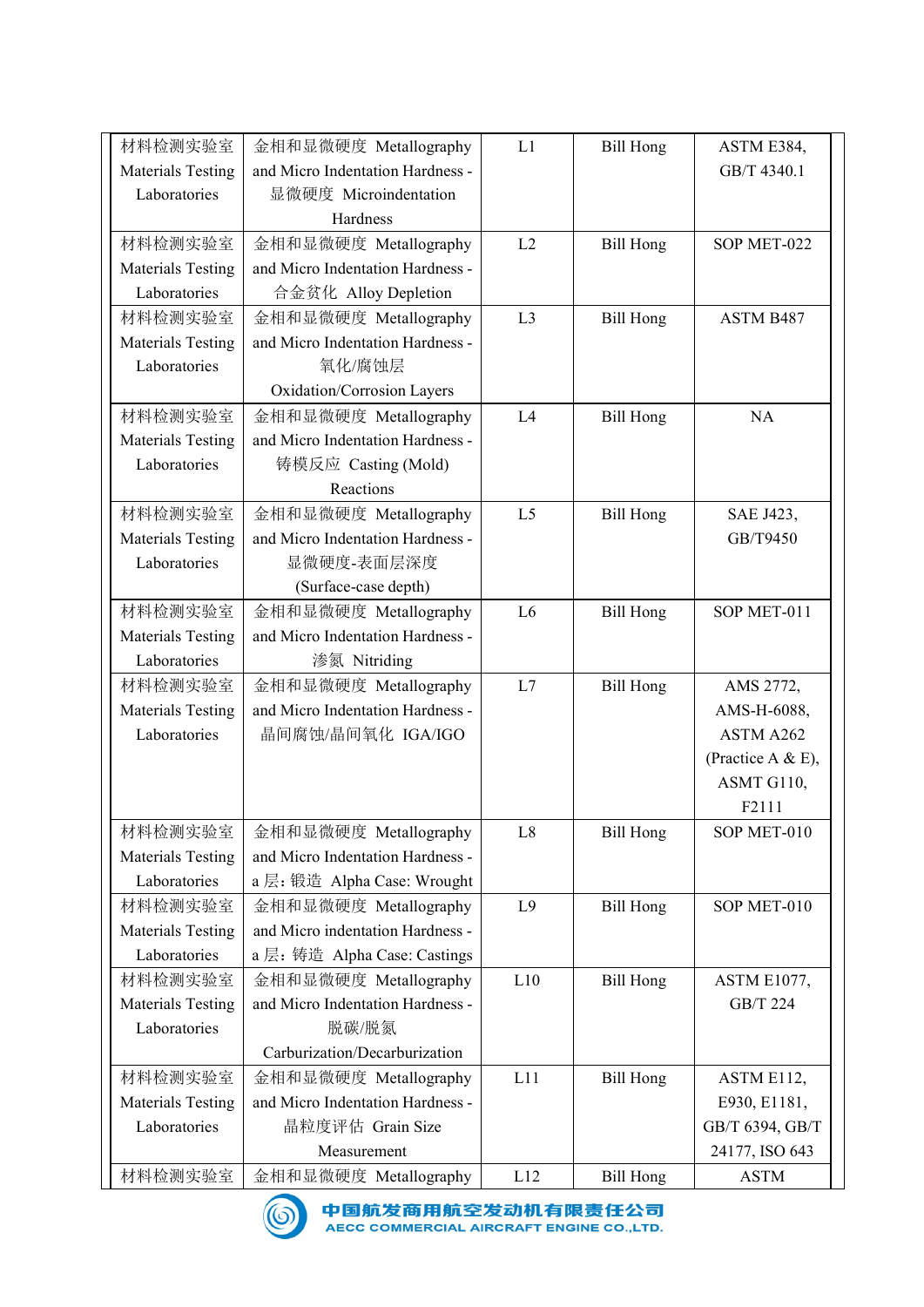| <b>Materials Testing</b>                 | and Micro Indentation Hardness -                          |              |                  | E45(Method                      |
|------------------------------------------|-----------------------------------------------------------|--------------|------------------|---------------------------------|
| Laboratories                             | 夹杂物等级 Inclusion Rating                                    |              |                  | (A,D), GB/T                     |
|                                          |                                                           |              |                  | 10561, ISO 4967                 |
| 材料检测实验室                                  | 金相和显微硬度 Metallography                                     | L13          | <b>Bill Hong</b> | ASTM E1351                      |
| <b>Materials Testing</b>                 | and Micro Indentation Hardness -                          |              |                  |                                 |
| Laboratories                             | 覆膜 Replication                                            |              |                  |                                 |
| 材料检测实验室<br>Materials Testing             | 金相和显微硬度 Metallography<br>and Micro Indentation Hardness - | LS           | <b>Bill Hong</b> | <b>NA</b>                       |
| Laboratories                             | 表面状态(微观) Near Surface                                     |              |                  |                                 |
|                                          | Examinations                                              |              |                  |                                 |
| 材料检测实验室                                  | 金相和显微硬度 Metallography                                     | <b>XL</b>    | <b>Bill Hong</b> | ASTM E340,                      |
| <b>Materials Testing</b>                 | and Micro Indentation Hardness -                          |              |                  | E381, GB/T 226,                 |
| Laboratories                             | 宏观检查 Macro Examination                                    |              |                  | GB/T 1979                       |
| 材料检测实验室                                  | 力学性能测试 Mechanical                                         | A            | Bill Hong        | ASTM E8/E8M,                    |
| <b>Materials Testing</b>                 | Testing - 室温拉伸 Room                                       |              |                  | A370, ASTM                      |
| Laboratories                             | Temperature Tensile                                       |              |                  | B557, B557M,<br>GB/T 228.1, ISO |
|                                          |                                                           |              |                  | 6892-1, EN                      |
|                                          |                                                           |              |                  | 2002-001                        |
| 材料检测实验室                                  | 力学性能测试 Mechanical                                         | $\bf{B}$     | <b>Bill Hong</b> | ASTM E21, ISO                   |
| <b>Materials Testing</b>                 | Testing - 高温拉伸 Elevated                                   |              |                  | 6892-2, GB/T                    |
| Laboratories                             | Temperature Tensile                                       |              |                  | 228.2, EN                       |
|                                          |                                                           |              |                  | 2002-002                        |
| 材料检测实验室                                  | 力学性能测试 Mechanical                                         | ${\bf C}$    | <b>Bill Hong</b> | <b>ASTM</b>                     |
| <b>Materials Testing</b><br>Laboratories | Testing - 持久 Stress Rupture                               |              |                  | E139/E292, GB/T<br>2039         |
| 材料检测实验室                                  | 力学性能测试 Mechanical                                         | XA           | <b>Bill Hong</b> | ASTM E139,                      |
| Materials Testing                        | Testing - 蠕变 Creep                                        |              |                  | GB/T 2039                       |
| Laboratories                             |                                                           |              |                  |                                 |
| 材料检测实验室                                  | 力学性能测试 Mechanical                                         | ${\bf N}$    | <b>Bill Hong</b> | ASTM E23,                       |
| Materials Testing                        | Testing - 冲击 Impact                                       |              |                  | ISO148-1, GB/T                  |
| Laboratories                             |                                                           |              |                  | 229                             |
| 材料检测实验室                                  | 力学性能测试 Mechanical                                         | $\mathbf{O}$ | <b>Bill Hong</b> | ASTM E466,                      |
| <b>Materials Testing</b><br>Laboratories | Testing - 高周疲劳 High Cycle<br>Fatigue                      |              |                  | GB/T 3075                       |
| 材料检测实验室                                  | 力学性能测试 Mechanical                                         | Y            | <b>Bill Hong</b> | <b>ASTM</b>                     |
| <b>Materials Testing</b>                 | Testing - 低周疲劳 Low Cycle                                  |              |                  | E606/E606M,                     |
| Laboratories                             | Fatigue                                                   |              |                  | GB/T 15248                      |
| 材料检测实验室                                  | 力学试样制备 Mechanical                                         | Z            | <b>Bill Hong</b> | NA                              |
| <b>Materials Testing</b>                 | Testing Specimen Preparation -                            |              |                  |                                 |
| Laboratories                             | 标准试样加工 Standard                                           |              |                  |                                 |
|                                          | <b>Specimen Machining</b>                                 |              | <b>Bill Hong</b> |                                 |
| 材料检测实验室                                  | 力学试样制备 Mechanical                                         | Z1           |                  | NA                              |

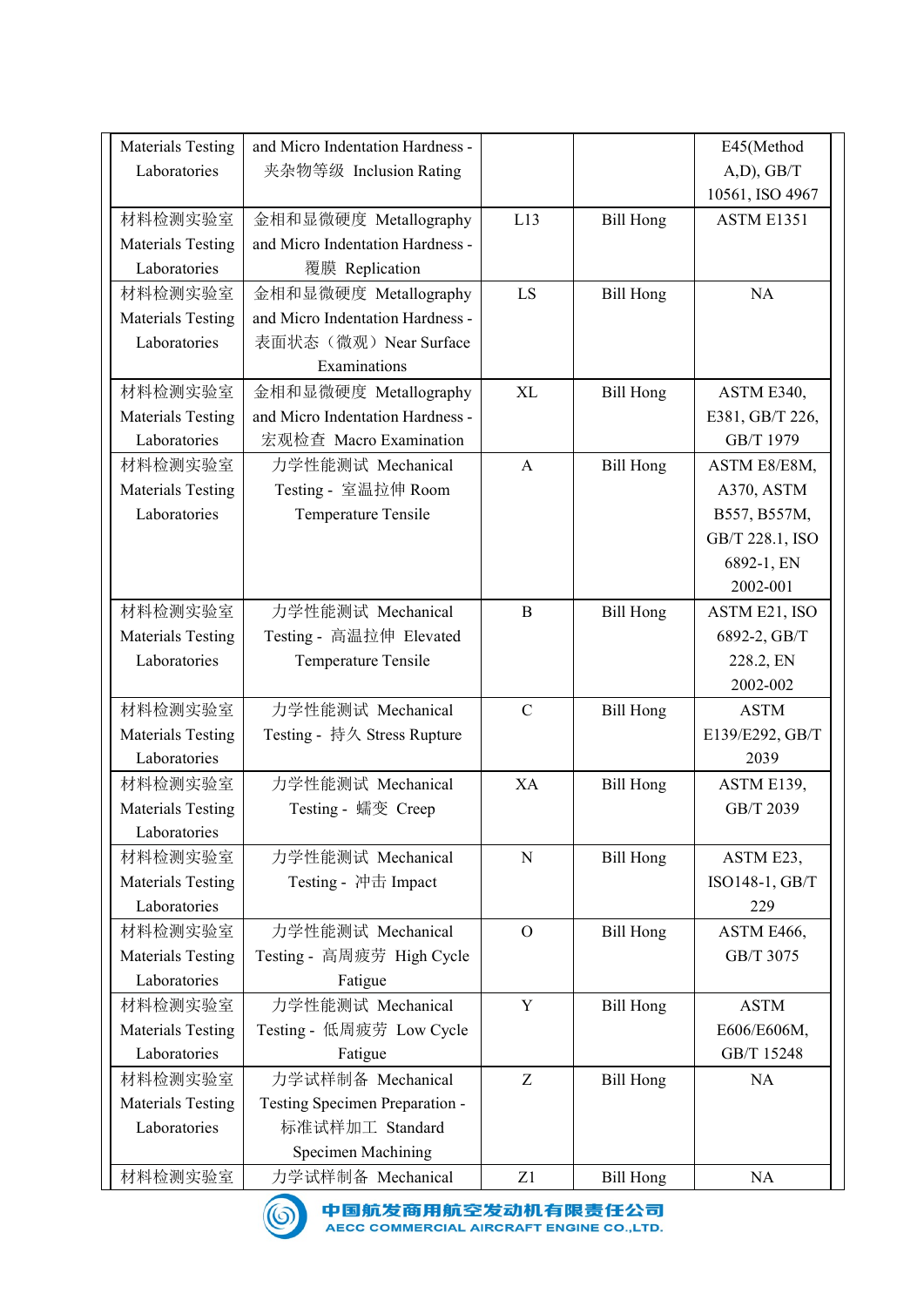| <b>Materials Testing</b> | Testing Specimen Preparation -                                                                      |                |                  |                           |
|--------------------------|-----------------------------------------------------------------------------------------------------|----------------|------------------|---------------------------|
| Laboratories             | 低应力磨削 Low Stress Grind                                                                              |                |                  |                           |
| 材料检测实验室                  | 力学试样制备 Mechanical                                                                                   | Z2             | <b>Bill Hong</b> | NA                        |
| <b>Materials Testing</b> | Testing Specimen Preparation -                                                                      |                |                  |                           |
| Laboratories             | 低应力磨削和抛光 Low Stress                                                                                 |                |                  |                           |
| 材料检测实验室                  | Grind and Polish<br>力学试样制备 Mechanical                                                               | Z3             | <b>Bill Hong</b> | NA                        |
| Materials Testing        | Testing Specimen Preparation -                                                                      |                |                  |                           |
| Laboratories             | 铸造样品 Casting Specimen                                                                               |                |                  |                           |
| 材料检测实验室                  | 硬度 Hardness - 布氏硬度                                                                                  | M1             | <b>Bill Hong</b> | ASTM E10,                 |
| Materials Testing        | <b>Brinell</b>                                                                                      |                |                  | ASTM A370,                |
| Laboratories             |                                                                                                     |                |                  | GB/T 231.1, ISO           |
|                          |                                                                                                     |                |                  | 6506-1                    |
| 材料检测实验室                  | 硬度 Hardness - 洛氏硬度                                                                                  | M <sub>2</sub> | <b>Bill Hong</b> | ASTM E18,                 |
| <b>Materials Testing</b> | Rockwell                                                                                            |                |                  | ASTM A370,                |
| Laboratories             |                                                                                                     |                |                  | GB/T 230.1, ISO<br>6508-1 |
| 材料检测实验室                  | 试样热处理 Specimen Heat                                                                                 | XG             | <b>Bill Hong</b> | AMS 2750                  |
| <b>Materials Testing</b> | Treating                                                                                            |                |                  |                           |
| Laboratories             |                                                                                                     |                |                  |                           |
|                          |                                                                                                     |                |                  |                           |
|                          |                                                                                                     |                |                  |                           |
| 备注 Remark:               |                                                                                                     |                |                  |                           |
|                          | 中国航发商发具体采购控制件所涉及特种工艺的工艺规程应由中国航发商发批准。                                                                |                |                  |                           |
|                          | The special process procedures shall be approved by AECC CAE for the Sourcing Control Parts of AECC |                |                  |                           |
| CAE products.            |                                                                                                     |                |                  |                           |
|                          | 兹证明中国航发商发对贵单位上述工艺进行了技术及质量方面的审核,并证明可满足上述规范的要求。                                                       |                |                  |                           |
|                          | 本证书不构成对规范要求、检验、测试、记录保持、及/或合同订单条款的免除, 也不保证产品一定被                                                      |                |                  |                           |
|                          | 中国航发商发接收。当规范、工程图纸或订单中要求提交单独的零件或试样进行认可时,应按要求进行。                                                      |                |                  |                           |
|                          |                                                                                                     |                |                  |                           |

## 备注 Remark:

兹证明中国航发商发对贵单位上述工艺进行了技术及质量方面的审核,并证明可满足上述规范的要求。 本证书不构成对规范要求、检验、测试、记录保持、及/或合同订单条款的免除,也不保证产品一定被 中国航发商发接收。当规范、工程图纸或订单中要求提交单独的零件或试样进行认可时,应按要求进行。 中国航发商发可在任何时候对本证书所授予合格的相关设施进行检查,以确保可持续地满足中国航发商 发的要求。 MHP放电器 Facting Review has been completed of your technical and quality system controls used for the special process procedures shall be approved by AECC CAF for the Sourcing Control Parts of AFCC<br>
CAF products.<br>
在 The sp

above name is and found them to be capable of satisfying the requirements of the submission and does it guarantene fe seconduces of foreses) and for the requirements of a BCC CAF for the Sourcing Control Parts of AECC<br>
<br> Seed Remark:<br>中国航发商发具体采购控制件所涉及特种工艺的工艺规程应由中国航发商发批准。<br>The special process procedures shall be approved by AECC CAF for the Sourcing Control Parts of AECC<br>CAF products.<br><br>在开明中国航发商发动责单位上述工艺进行了技术及质量方面的审核,并证明可满足上述规范的要求。<br>本书书内成对规范要  $\begin{array}{l} \mbox{\small 48:} \emph{Remark,} \end{array}$  <br>  $\mbox{\small 49:} \emph{Remark,} \emph{49:} \emph{49:} \emph{49:} \emph{40:} \emph{40:} \emph{40:} \emph{41:} \emph{41:} \emph{42:} \emph{43:} \emph{44:} \emph{45:} \emph{46:} \emph{47:} \emph{48:} \emph{48:} \emph{49:} \emph{40:} \emph{40:} \emph{47:} \emph{$ 各注 Remark:<br>
r中国航发商发具体采购控制件所涉及特种工艺的工艺规程应由中国航发商发税准。<br>
The special process procedures shall be approved by AECC CAE for the Sourcing Control Parts of AECC<br>
CAE products.<br>
<br>
CAE products.<br>
<br>
在 iguarantee of articles produced 中国航发商发展体采购控制作所涉及特种工艺的工艺规程应由中国航发商发挥准.<br>The special process procedures shall be approved by AECC CAE for the Sourcing Control Parts of AECC<br>CAE products.<br>Aii 进行国航发商发动责单位上述工艺进行了技术及质量方面的审核,并证明可满足上述规定,本征产品一定被<br>本证书不构成对规范要求、检验、测试、 The special process procedures shall be approved by AECC CAE for the Sourcing Control Parts of AECC<br>
CAE products.<br>  $\angle$  EXE products.<br>  $\angle$  EXE products.<br>  $\angle$  The Facility of  $\frac{1}{2}$   $\angle$   $\angle$   $\angle$   $\angle$   $\angle$   $\angle$   $\angle$ CAE products.<br> **CAE products**<br> **盆证明中国航发商发对费单位上述上艺进行了技术及质量方面的审核,并证明可满足上述规范的受求。**<br>
本质书构成对规范要求、检验、测试、过录保持、及/成合同订单条款的免除,也不保证产品一定被<br>
中国航发商发技师、工程图纸或订单中要求提交单独的零件或试样进行认可时,应核要求进行。<br>
中国航发商发行任任何时候对本证书所授予合格的相关设施进行检查,以确保可持续地满足中国航发商